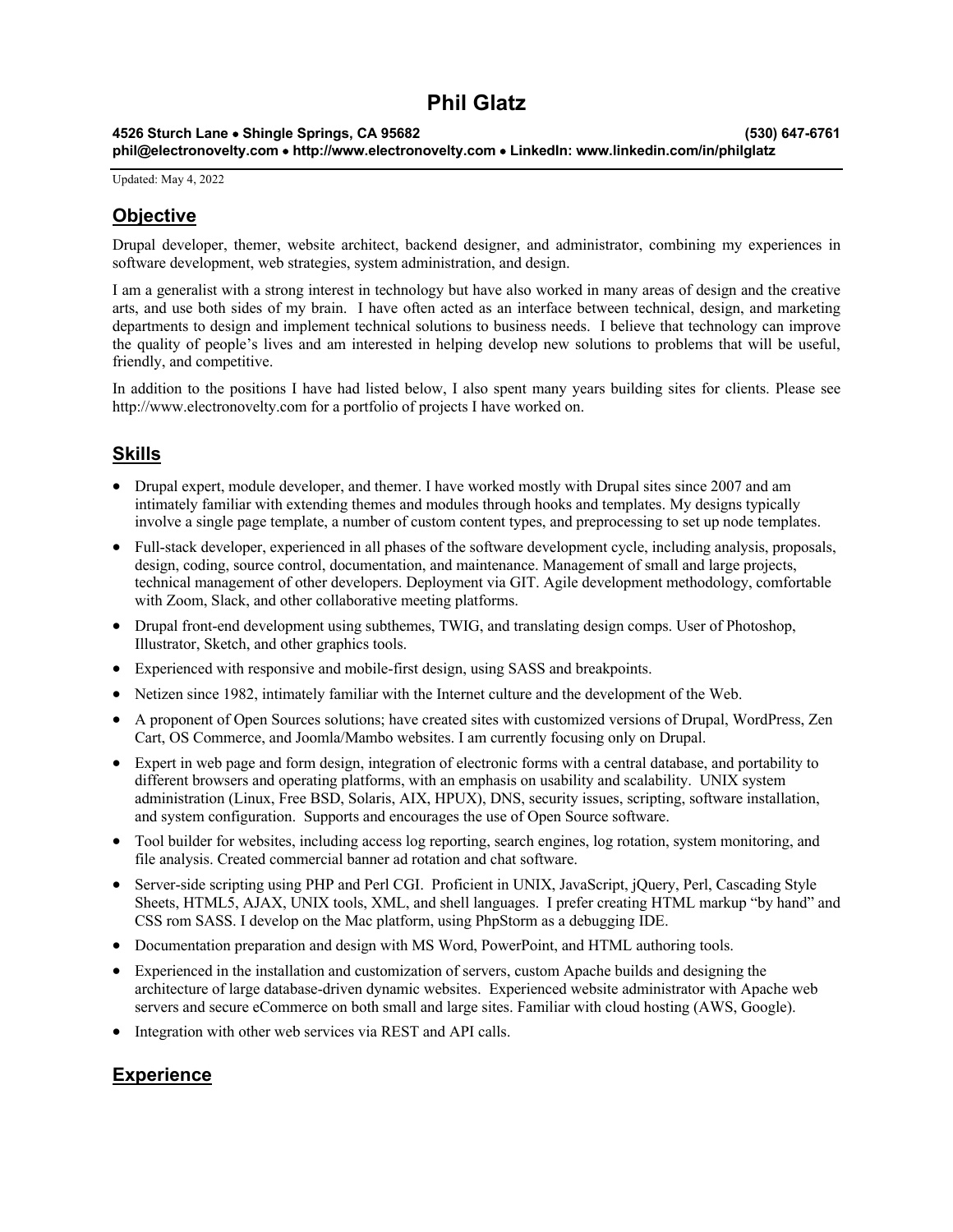## **2015-2022 whiskerdocs.com Chicago, IL**

## **Senior Drupal Developer**

• Major redesign and architecture of whiskerdocs.com and askthecatdoctor.com; custom modules, admin backend, responsive theming, social strategies, marketing features. Strict coding to HTML5 standards for support on all modern browsers. Much use of JavaScript and jQuery for user interface features such as popups and dynamic content.

## **2012 takepart.com Los Angeles, CA**

## **Senior Drupal Developer**

• Drupal developer. Worked on custom site features, created many custom modules and backend tools. Strict coding to HTML5 standards for support on all modern browsers. Much use of JavaScript and jQuery for user interface features such as popups and dynamic content.

## **2011-2019 visualeffectssociety.com Los Angeles, CA Senior Drupal Developer and Web Administrator**

• Created new site in Drupal 6, migrated to 7. The site had information about a major film industry organization and used Organic Groups to support sub-sites for various chapters. Worked on custom site features, created many custom modules and backend tools.

## **2007-2010 consumersearch.com New York, NY**

## **Senior Drupal Developer**

• Drupal developer. Member of 6 person (geographically dispersed) team designing and maintaining features on one of the highest traffic Drupal websites in the world. Active in all phases of design, styling, and implementation. Created many custom modules and backend tools.

## **Webmaster and Web Site Architect**

- Total redesign of non-profit's web presence. Managed development team of designers, database architect, strategist, HTML translator, and content developers. Worked with an Information Architecture company to do usability tests and user profiles. Set up new web host and installed software.
- Responsible for day-to-day operations, system administration, backend programming, database additions, design, and style issues. Manage new content and strategic alliances.

## **2000-2008 City News Reno, NV**

## **System Administrator and Developer**

- Design of web server architecture and features for large dynamic advertising portal site, with virtual presence in over 1100 cities. Created custom features, coded in PHP and Perl.
- Responsible for server installation and maintenance, DNS issues, and backend programming.

## **1998-2000 more.com San Francisco, CA**

## **Software Engineer and Web Site Architect**

- Design of web server architecture for a large dynamic eCommerce site. Design of PHP classes for Oracle database interface, debugging, and abstraction of features. Set coding and interface standards.
- Web server configuration and optimization, access reports, user tracking, backend development and feature design, DoubleClick ad tracking.

## **1997-2000 San Francisco Giants Baseball Club San Francisco, CA**

## **System Administrator and Developer**

• System administration of Solaris-based web server, creation of custom CGI programs, website administration. Developed custom CMS, online chat, banner rotation, and reporting to clients via virtual private networks.

### **2000-2002 Brave Kids San Francisco, CA**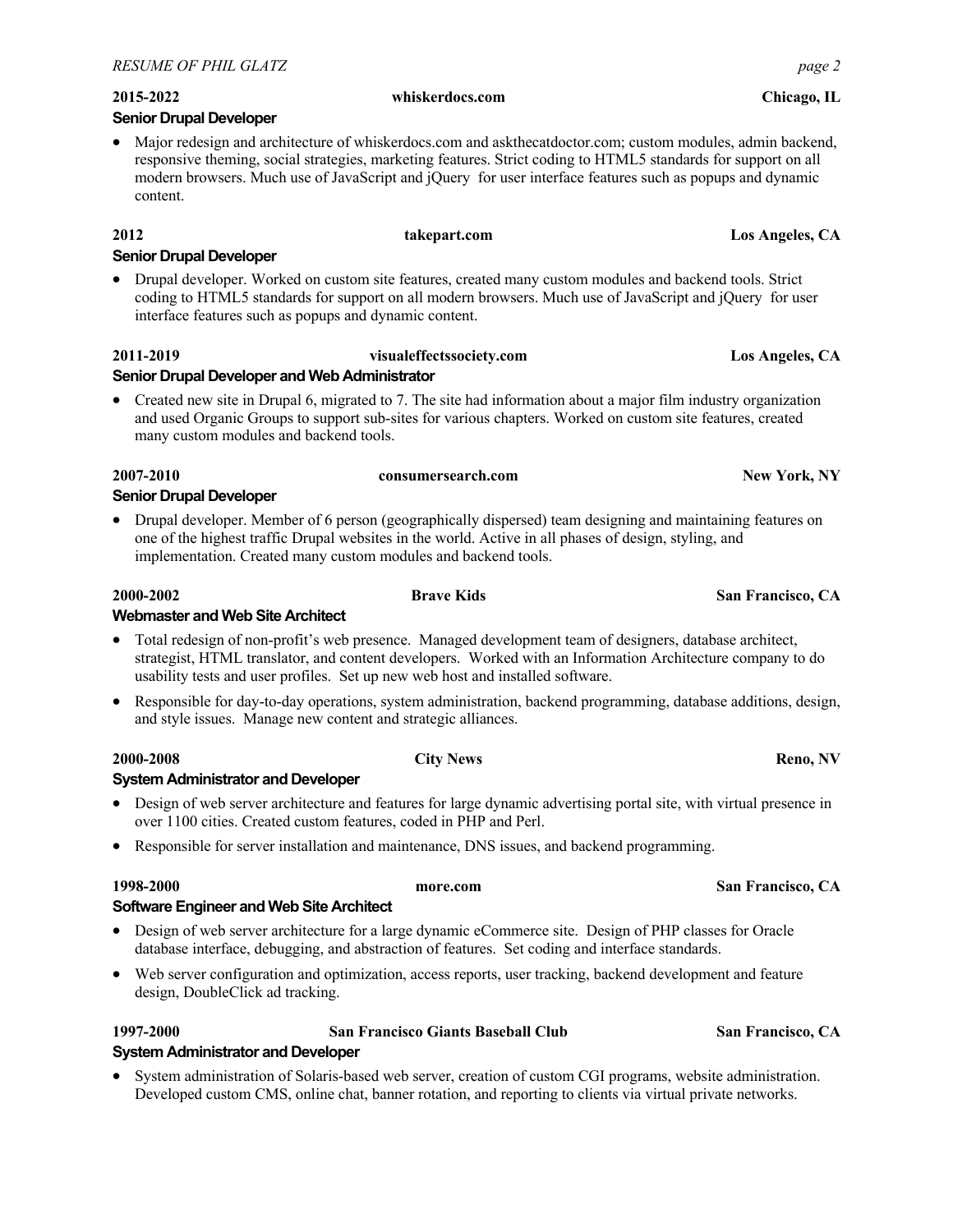# **1996-1997 Apple Computer Cupertino, CA**

| 1996-2002 |                                                                                                                                                                                                             | <b>Amulet Jewelry and Gemstones</b> | Sonoma, CA |  |  |  |  |
|-----------|-------------------------------------------------------------------------------------------------------------------------------------------------------------------------------------------------------------|-------------------------------------|------------|--|--|--|--|
|           | Web System Administrator                                                                                                                                                                                    |                                     |            |  |  |  |  |
|           | • System administration of Apache web server, creation of custom CGI programs, web server architecture and<br>administration, development of SQL-based on-demand electronic merchandise catalog, reporting. |                                     |            |  |  |  |  |

# **1995-1996 quickquote.com Incline Village, NV Webmaster**

• Responsible for administration of Netscape Commerce Server on Sun server, installation and updates of software, Solaris system administration, site architecture, design of content and interactive CGI code, report generation, system documentation, portability considerations, and supervision of coding.

## **Software Engineer/Project Manager**

- Design and implementation of driver program for Fortran 90 compiler, written in C++. Ported Fortran 90 compiler front end to UNIX. Project manager for major compiler releases and beta programs.
- Developed a new debugger for the company's FORTRAN compiler (written in C and assembly). Managed project, designed, implemented debugger, designed new user interface, ran usability tests. Wrote specification documents and user manuals. Maintained debugger products.

## **1989 Deputy Director Montserrat, West Indies Caribbean Institute of Applied Computer Technology (CARIACT)**

- Deputy director of regional computer training institute involved in management and course design. Designed and wrote training material, served as an instructor for introductory and advanced training classes, worked with local and regional government officials to evaluate training needs and hardware requirements, organized a local computer club, and developed database applications for Montserrat Government and Scotland Yard.
- Spent five weeks publishing the sole newspaper on the island after CARIACT was destroyed by Hurricane Hugo.

## • Developed database backend and messaging system for vertical portal for the optical industry.

## **Lead Engineer and System Administrator**

• Backend development and program design, database design, system administration of Solaris based web server, web site administration.

## **Web System Administrator**

- Responsible for administration of 7 intranet webservers in San Francisco, Brussels, and Singapore; including software installation, performance tuning, log analysis, adding new accounts, and migration planning. Aided in conversion from HP/UX to Windows NT-based servers. Routine system administration, development of CGI programs, developer support, and analysis of new software.
- **Web System Administrator**
- Responsible for maintenance and development of CGI programs on two multimedia websites, system administration, and implementation of new features. Created an ad banner rotation system, added enhancements to web server statistics analysis programs, and developed various server maintenance utilities. West coast tech lead for six servers during the 1997 Grammy webcast.

## **1989-1994 Lahey Computer Systems Incline Village, NV**

**Designer and System Administrator**

## **1997-1999 OpticalBuyer.com Berkeley, CA**

**1997 Levi Strauss San Francisco, CA**